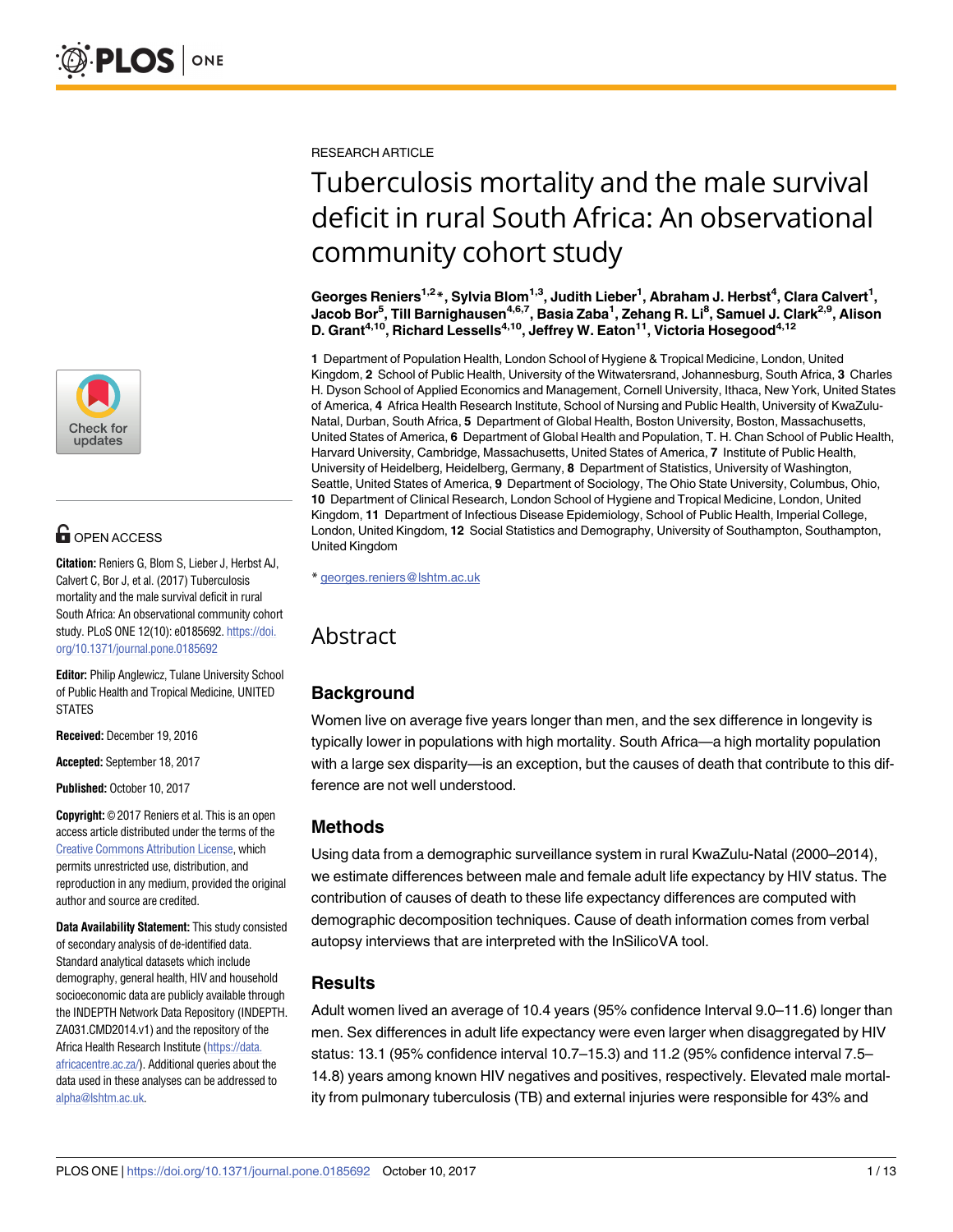<span id="page-1-0"></span>

**Funding:** This work was made possible with support from the Wellcome Trust to the Africa Centre for Health and Population Studies (65377), support from the Wellcome Trust (085477/Z/08/Z) and the Bill and Melinda Gates Foundation (BMGF-OPP1082114) to the ALPHA Network, and support from the Bill and Melinda Gates Foundation to the MeSH Consortium (BMGF-OPP1120138). Jacob Bor was supported by a K01 award from the National Institutes of Health (K01-MH105320- 01A1). Till Bärnighausen was supported by the Alexander von Humboldt Foundation, the Wellcome Trust, and NICHD of NIH (R01- HD084233), NIAID of NIH (R01-AI124389 and R01-AI112339), FIC of NIH (D43-TW009775), and NIA of NIH (P01-AG041710). The funders had no role in study design, data collection and analysis, decision to publish, or preparation of the manuscript.

**Competing interests:** The authors have declared that no competing interests exist.

31% of the sex difference in life expectancy among the HIV negative population, and 81% and 16% of the difference among people living with HIV.

#### **Conclusions**

The sex differences in adult life expectancy in rural KwaZulu-Natal are exceptionally large, atypical for an African population, and largely driven by high male mortality from pulmonary TB and injuries. This is the case for both HIV positive and HIV negative men and women, signalling a need to improve the engagement of men with health services, irrespective of their HIV status.

### **Introduction**

Women live, on average, five years longer than men. This difference varies across countries and across time, with larger differences typically found in populations with lower mortality [\[1](#page-10-0)]. In high mortality populations, sex differences are often attenuated by relatively high maternal mortality rates and, in the case of some African populations of the late 1990s and early 2000s, relatively high HIV prevalence and HIV/AIDS-associated mortality among women  $[1, 2]$  $[1, 2]$  $[1, 2]$  $[1, 2]$ . As life expectancy (LE) increases, the relative importance of mortality from maternal and infectious causes declines and mortality differences between men and women tend to increase [[3–6](#page-10-0)].

The correlation between mortality levels and the magnitudes of the sex differences is illustrated in a scatterplot of adult male and female LE from 192 countries [\(Fig](#page-2-0) 1). In 2013, Europe had an adult LE at age 15 (for both sexes combined) of 62.3 years and a sex difference of 7.1 years, whereas the African region had an adult LE of 51.1 years and a sex difference of 2.5 years [\[1\]](#page-10-0). With a gap of 5.9 years, the sex disparity in South Africa approaches the European average, but the absolute adult LE levels are more alike other African countries.

The district of uMkhanyakude in the South African province of KwaZulu-Natal has an even larger adult LE difference than that observed at the national level [[2](#page-10-0)]. In a recent paper, Bor et al. demonstrated that sex differences in uMkhanyakude decreased in the years that the impact of HIV on adult mortality started to materialize. After antiretroviral therapy (ART) became available in 2004, sex differences in adult LE began to increase again, reaching 8.6 years in 2011. This fluctuation in the LE difference between men and women is attributed in part to the relatively high HIV prevalence among women. As a result, women lost more life years as the HIV epidemic unfolded and, consequentially, had more life-years to gain from the expansion of treatment. This phenomenon is reinforced by two other factors, namely women's younger ages at infection [\[7,](#page-10-0) [8\]](#page-10-0) and women's lower mortality from causes unrelated to HIV. In the absence of treatment, a typical female HIV/AIDS-associated death will therefore incur a larger loss in LE than a male HIV/AIDS death. Conversely, preventing a female HIV/AIDS death will entail a larger gain in life-years. In addition to these demographic factors, Bor et al. noted that the faster uptake of life-saving HIV treatment among women led to more rapid declines in HIV/AIDS-related mortality in women than in men [\[2,](#page-10-0) [9](#page-10-0)].

In this study, we illustrate that the sex disparity in adult LE is equally large in the HIV negative population as among people living with HIV (PLHIV). Further, we use verbal autopsy data on causes of death to illustrate that pulmonary TB and injuries are the two factors driving the large sex differences in adult mortality.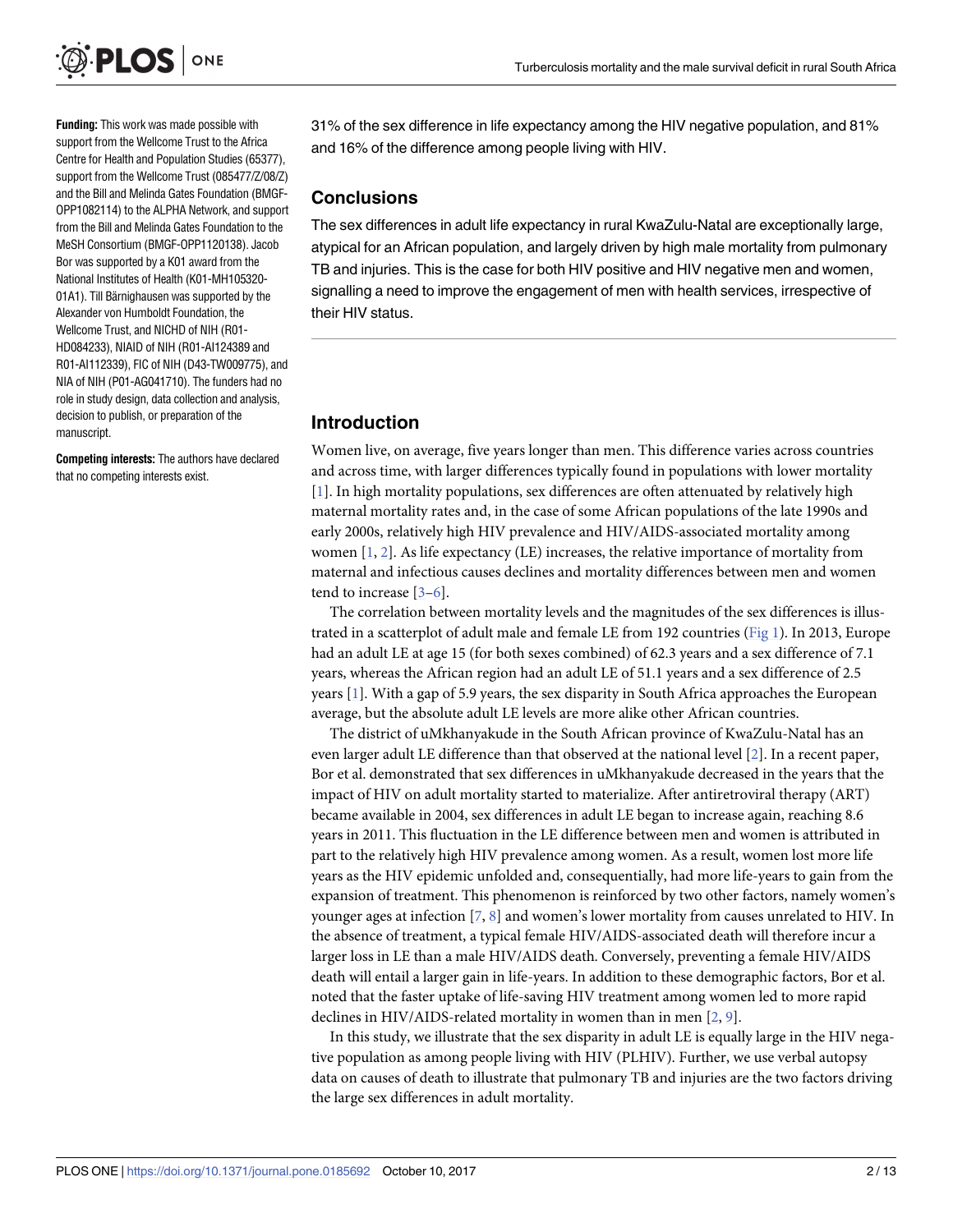<span id="page-2-0"></span>

**[Fig](#page-1-0) 1. Adult life expectancy by sex and WHO region, 2013.** Source: WHO Global Health Observatory Data, [http://www.who.int/gho/en/.](http://www.who.int/gho/en/)

<https://doi.org/10.1371/journal.pone.0185692.g001>

### **Materials and methods**

#### Data and study population

Data for this study come from a demographic surveillance system (DSS) in the uMkhanyakude district of northern KwaZulu-Natal, which is also known as the Population Intervention Platform (formerly ACDIS). The study area covers  $438 \text{ km}^2$  of mostly rural land and has a population characterised by high HIV prevalence [[10](#page-10-0)], a young age structure, and high levels of circulatory migration [[11](#page-10-0)]. KwaZulu-Natal also has one of the most severe TB epidemics in the world with case notification rates that exceeded 1066 per 100,000 in 2006, and a high prevalence of multiple drug resistant TB [\[12\]](#page-10-0). The public sector ART programme in the study area enrolled its first patients in August 2004. By mid-2011 an estimated 37% of PLHIV in the study population were on ART [[13](#page-10-0), [14](#page-10-0)].

Since 2000, vital events data have been collected on all members of a household, whether they ordinarily reside in the study site or not. We do not, however, count exposure time lived outside the study area. Similarly, we exclude time observed before age 15, and—to minimize possible bias from age over-reporting—after age 100. The sensitivity of our results to these inclusion criteria are discussed in the supporting information (S2 [File\)](#page-9-0). The data extraction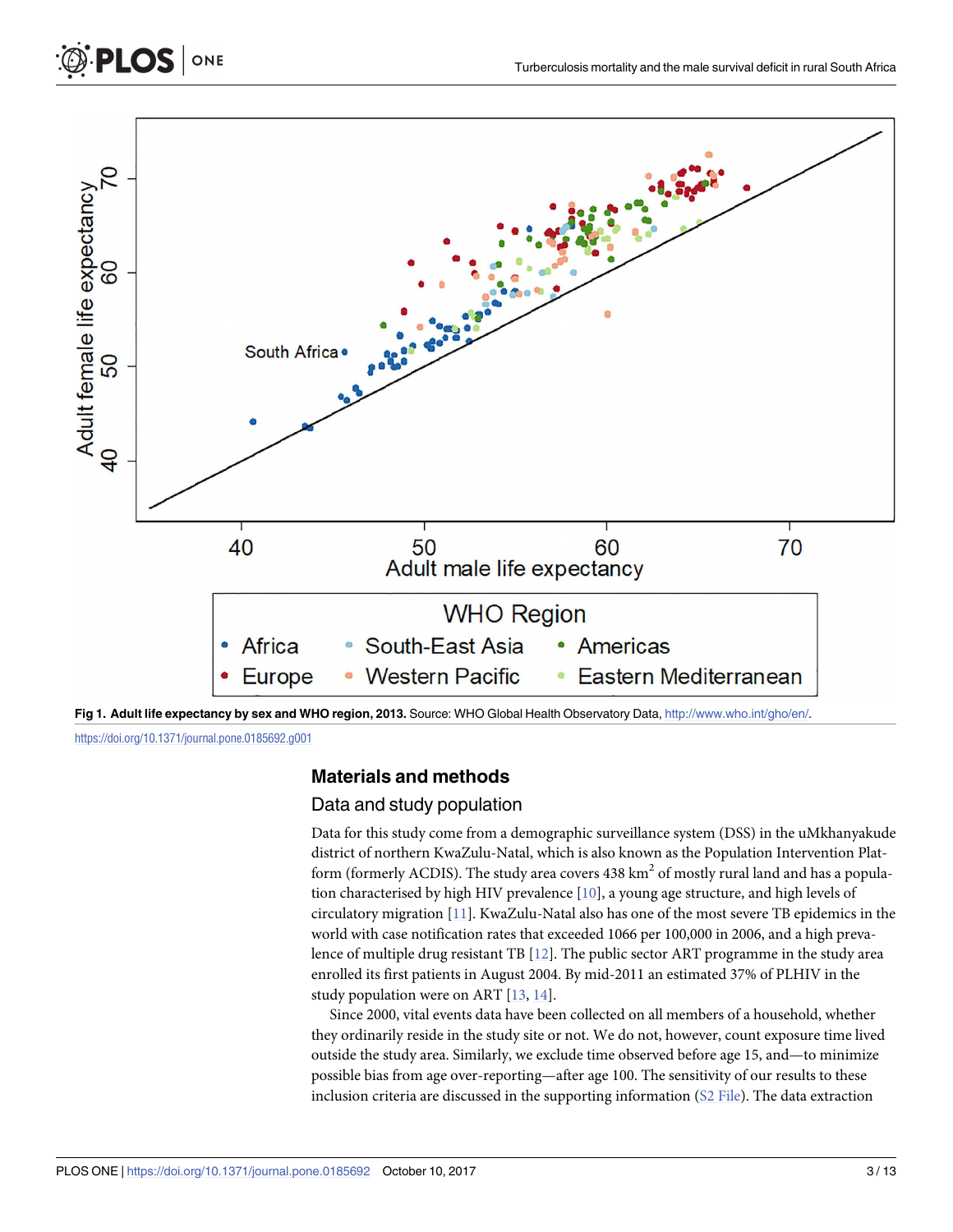<span id="page-3-0"></span>from the DSS database was done in August 2015, and observations were administratively or right censored at the end of 2014; the last calendar year with near complete data. The data for 2014 are not complete because some households may be skipped whenever no eligible member is present when the enumerators visit. The data for these households are updated during the next census round and not included here.

HIV status information comes from HIV seroprevalence surveys that have been conducted annually since 2003. Initially only men and women of reproductive age were invited to participate in the serosurveys; in 2007, the age-eligibility criterion was expanded to all adults [\[11\]](#page-10-0). The year 2007 is therefore also used as the starting point for mortality estimates by HIV status. The HIV serosurvey information is complemented by record linkage with HIV treatment and care data collected at primary health care clinics serving the DSS residents. HIV status information in the dataset is classified as unknown prior to an individual's first HIV test. In the time following an HIV negative result, an individual's status is classified as negative for five years, at which point their status is changed to unknown. An individual is considered HIV positive following their first positive test and that information is not censored or stale-dated. The person-time for which HIV status is known to the study gradually increased, reaching 57% in 2014. Elsewhere, we provide more detail on the HIV status information in the dataset, and justify the cut-off for the exposure time following an HIV negative test [[15](#page-10-0)]. HIV serosurvey participation dynamics are discussed in Larmarange et al [\[16\]](#page-10-0).

Verbal autopsy (VA) interviews are routinely conducted with a close caregiver for all deceased individuals. The VA questionnaire evolved over the years, and now conforms to the INDEPTH/WHO standard [\[17\]](#page-10-0). VA surveys were incomplete for 395 deaths (4%) and were not used in the cause of death determination.

Ethical approval for this study was obtained from the Biomedical Research Ethics Committee of the University of KwaZulu-Natal and the Observational Research Ethics Committee of the London School of Hygiene & Tropical Medicine. Household representatives gave verbal informed consent for the demographic surveillance, and individual written consent was obtained for HIV testing and the retrieval of information from medical records.

#### Statistical analysis

Sex differences in adult LE are reported for the entire population since 2000 and by known HIV status since 2007. Adult LE is defined as the number of additional years that a 15-year-old can expect to live under the mortality conditions that prevail in a calendar year or period (see S1 [File](#page-9-0)). Annual estimates of adult LE are computed with continuous-time survival analysis techniques as the area under Kaplan Meier survival curve. In the epidemiological literature, this quantity is also referred to as the (restricted) mean survival time [[18](#page-10-0)]. Percentile-based confidence bounds for the sex differences of these estimates are obtained via bootstrapping with 1,000 replications.

The inquiry into the sex differences in adult mortality is complemented with an age-cause decomposition of adult LE differences between men and women in 2010–2014 using a method first described by Arriaga [\[19\]](#page-10-0). We use a five calendar year time span to accumulate sufficient data to stratify by HIV status, and decompose the total sex difference into contributions resulting from mortality differences in each five-year age group. Using cause of death (CoD) information and making the assumption that the distribution of cause-specific deaths is constant in each five-year age interval, we then estimate the cause contributions to the sex differences in adult LE for each age group by multiplying the cause-specific mortality fractions (CSMFs) with the age group contribution to the sex difference in LE [[20](#page-10-0)]. The age-cause decomposition is done separately for each HIV status category. It is also worth pointing out that our estimates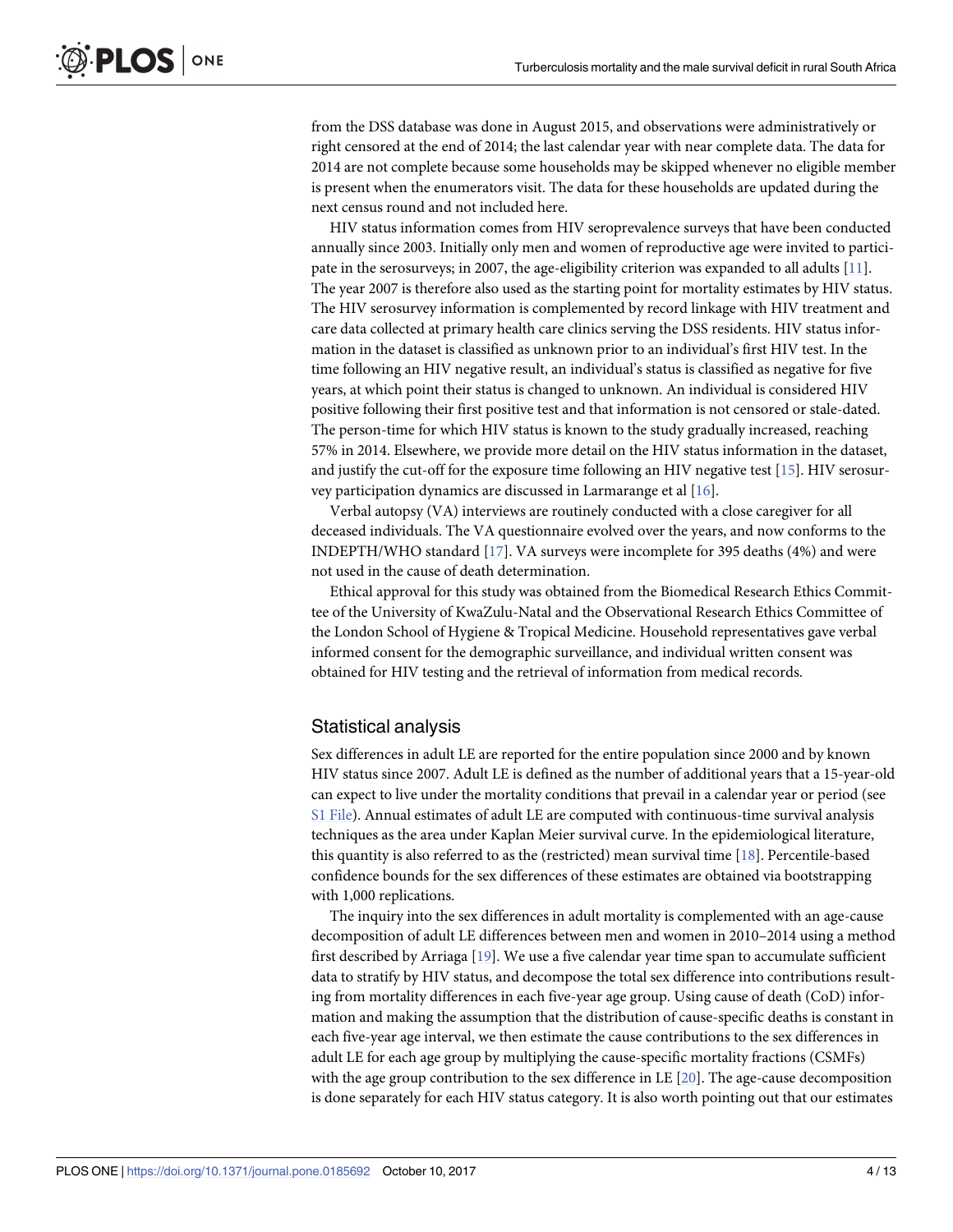<span id="page-4-0"></span>rest on the independent competing risks assumption, which presumes that the removal of one cause will leave the risk of dying from all other causes unchanged [[21](#page-11-0)].

To assign causes of death, we use the InSilicoVA tool [\[22,](#page-11-0) [23\]](#page-11-0). InSilicoVA is a VA interpretation tool that uses the signs and symptoms reported by the deceased's caretaker during the verbal autopsy interview to assign the presumed cause of death. InSilicoVA uses a Bayesian model to estimate both CSMFs for pre-specified sub-populations and cause-specific probabilities at the individual level. Due to the relatively low numbers in some five-year age groups, we estimate CSMFs for the sub-populations defined by two broad age groups (below 60 and 60 or older), sex, and HIV status. We then obtain empirical CSMFs for each five-year age group by aggregating individual probabilities. The CoD classification scheme used for reporting the results is based on the Global Burden of Disease studies: HIV/AIDS-related deaths, pulmonary tuberculosis (TB), other communicable diseases, malignant neoplasms, cardiovascular disease, other non-communicable diseases, external causes/injuries, and maternal mortality. Even though, we separately report on TB and HIV/AIDS-associated mortality in our results, it is well-known that both causes are very hard to distinguish for HIV positives because of the similarity of symptoms and high co-morbidity [[24](#page-11-0), [25](#page-11-0)]. The mapping of the CoD groups onto the ICD10 codes is provided in Table A in S3 [File.](#page-9-0) In other appendices we report CSMFs (S4 [File](#page-9-0)), analyses for individuals whose HIV status is unknown to the study (S5 [File](#page-9-0)), and a set of results where the CoD assignment has been done with the R-version of InterVA (S6 [File](#page-9-0)) [[26,](#page-11-0) [27\]](#page-11-0).

#### **Results**

Between 2000 and 2014, 95,899 adults (52,751 women) lived in the DSS area and jointly contributed 571,163 person-years and 10,680 deaths to the dataset. In the period during which HIV testing was available for all adults (2007–2014), HIV negative adults contributed 34% of the person-years lived in adulthood and PLHIV contributed 17%.

In 2010–2014, there were 2,760 deaths resulting in a crude adult death rate of 12.7 deaths per 1,000 person-years (95% confidence interval: 12.0, 13.3) among women, and 16.3 deaths per 1,000 person-years (95% confidence interval: 15.5, 17.2) among men [\(Table](#page-5-0) 1). Crude mortality rates among HIV negative individuals were similar to those of the entire population, with an all-cause female mortality rate of 12.7 deaths per 1,000 person-years (95% confidence interval: 11.7, 13.8) and a male mortality rate of 16.4 deaths per 1,000 person-years (95% confidence interval: 14.9, 18.0). Among PLHIV, sex differences in mortality were more explicit with an all-cause female mortality rate of 18.9 deaths per 1,000 person-years (95% confidence interval: 17.3, 20.6) and a male mortality rate of 46.2 deaths per 1,000 person-years (95% confidence interval: 42.0, 50.8).

[Fig](#page-5-0) 2 illustrates trends in the sex differences in adult LE. The sex difference for the population as a whole first contracted, and again increased following the introduction of ART in 2004. We estimated that women lived 9.0 years (95% confidence interval: 5.9, 12.2) longer than men in 2000, 5.7 years (95% confidence interval: 3.0, 8.6) longer in 2005, and 12.3 years (95% confidence interval: 9.3, 15.5) longer in 2013. The sex difference appears to have declined again in 2014, but we note that the estimates for 2014 are not based on data for a full calendar year.

The average sex difference for the period 2007–2014 was 9.6 years (95% confidence interval: 8.6, 10.6) for the entire population, and is even larger for men and women with a known HIV status. This is particularly the case for HIV negatives (13.1 years, 95% confidence interval: 10.7, 15.3); the sex difference among PLHIV is also larger than the population average, but is estimated with greater uncertainty (11.2 years, 95% confidence interval: 7.5, 14.8). Detailed estimates are reported in Table A in S1 [File.](#page-9-0)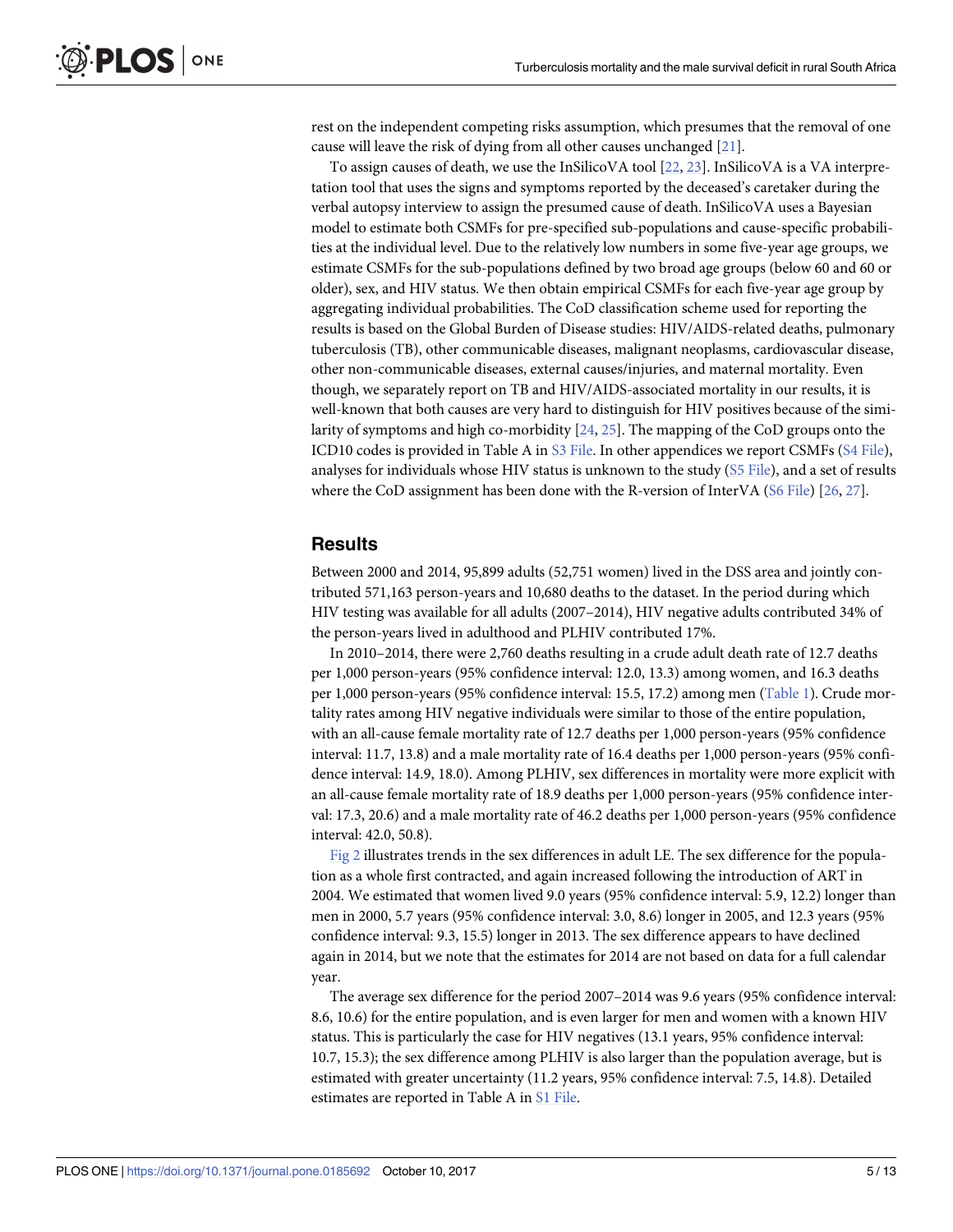| HIV status <sup>1</sup> | Sex    | Number of individuals <sup>2</sup> | Person-years of follow up | Number of deaths (%) | Crude death rate per 1,000 PY (95% CI) <sup>3</sup> |
|-------------------------|--------|------------------------------------|---------------------------|----------------------|-----------------------------------------------------|
| <b>Negative</b>         | Female | 13,519                             | 41,282.3                  |                      | $524(3.9)$ 12.7 (11.7, 13.8)                        |
|                         | Male   | 10,042                             | 25,983.9                  |                      | $425(4.2)$ 16.4 (14.9, 18.0)                        |
|                         | Total  | 23,561                             | 67,266.3                  |                      | $949(4.0)$   14.1 (13.2, 15.0)                      |
| <b>Positive</b>         | Female | 9,070                              | 27,445.3                  |                      | $518(5.7)$   18.9 (17.3, 20.6)                      |
|                         | Male   | 3389                               | 9,223.4                   |                      | 426 (12.6) $\vert$ 46.2 (42.0, 50.8)                |
|                         | Total  | 12,459                             | 36,668.7                  |                      | $944(7.6)$ 25.7 (24.2, 27.4)                        |
| <b>Unknown</b>          | Female | 21,351                             | 44,432.9                  |                      | $391(1.8)$ 8.8 (8.0, 9.7)                           |
|                         | Male   | 20,507                             | 46,104.3                  |                      | $476(2.3)$   10.3 (9.4, 11.3)                       |
|                         | Total  | 41,858                             | 90,537.2                  |                      | $867(2.1)$ 9.6 (9.0, 10.2)                          |
| All                     | Female | 33,804                             | 113,160.6                 |                      | $1,433(4.2)$   12.7 (12.0, 13.3)                    |
|                         | Male   | 26,380                             | 81,311.6                  |                      | $1,327(5.0)$   16.3 (15.5, 17.2)                    |
|                         | Total  | 60.184                             | 194,472.2                 |                      | $2,760(4.6)$ 14.2 (13.7, 14.7)                      |

#### <span id="page-5-0"></span>**[Table](#page-4-0) 1. Summary statistics by gender and HIV status, 2010–2014.**

Notes:

 $1$  We report the HIV status information as it is known to the study and may not be the same as men and women's knowledge of their own HIV status.

Unknown HIV status includes all the persons-years of exposure before the start of the HIV surveillance as well as individual time prior to the first HIV test, and exposure time more than five years after the last HIV negative test.

 $2$  The sum of the number of individuals within each HIV status group is greater than the total number of individuals in the study because an individual's HIV status can change during the study period. Similarly, individuals can contribute observation time to more than one HIV status group.

<sup>3</sup> The crude death rate of HIV negatives is about the same as for all adults combined, a result that is the consequence of the relatively old age structure of the HIV negative population [\[15](#page-10-0)].

<https://doi.org/10.1371/journal.pone.0185692.t001>



**[Fig](#page-4-0) 2. Trends of the female advantage in adult life expectancy (overall and by HIV status), 2000–2014.** Notes: <sup>1</sup> The difference is the average number of extra years that adult women are expected to live compared to adult men in uMkhanyakude.  $<sup>2</sup>$  The confidence interval for the HIV positive population in 2010 has been</sup> truncated and should extend from -21.7 to 19.0.

<https://doi.org/10.1371/journal.pone.0185692.g002>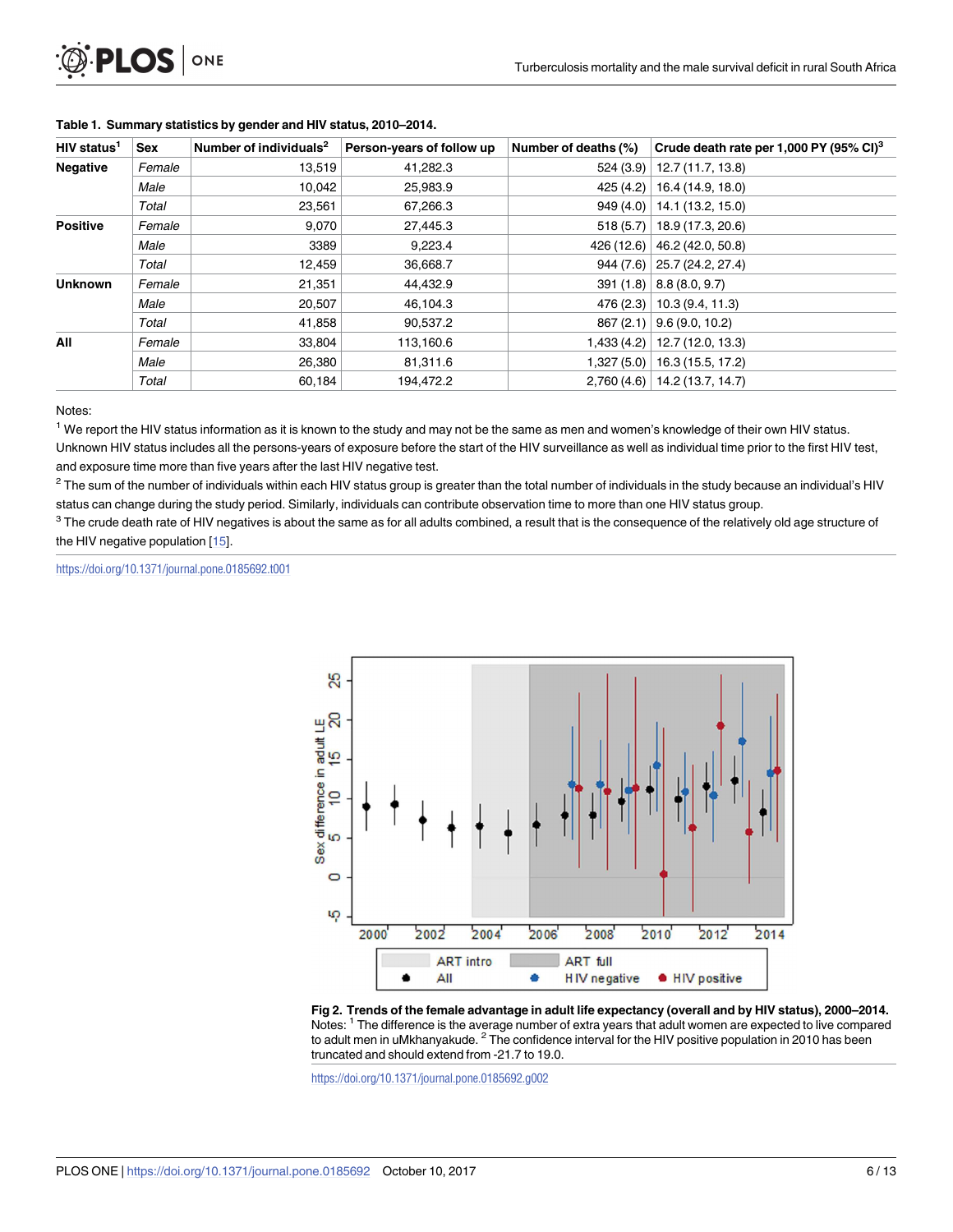<span id="page-6-0"></span>

**Fig 3. Age-cause decomposition of the female advantage in adult life expectancy of the known HIV negative and HIV positive populations, 2010–2014.** Note: Positive values in these plots indicate that the cause-specific mortality rates in a particular age group are higher for men than for women and thus increase the female advantage in adult LE; negative values suppress the female LE advantage. Note that the axis for HIV negatives has been reversed.

<https://doi.org/10.1371/journal.pone.0185692.g003>

Fig 3 summarizes the age-cause decomposition of the sex differences in adult LE by HIV status. Results for men and women whose HIV status is unknown are reported in S5 [File.](#page-9-0) The decomposition is done for the 2010–2014 period because the numbers are too small to facilitate an analysis by calendar year. The total LE difference in this period was 10.4 years for the population as a whole, 13.1 years among HIV negatives, and 11.2 years among PLHIV. Each horizontal bar in Fig 3 represents the contribution of age-specific mortality differences to the total female mortality advantage. These contributions are further decomposed by broad CoD group. Negative values in these plots indicate that the mortality rates from a particular cause in a specific age group are higher for women than for men, and thus suppressed the sex difference in adult LE. Their contributions are small. [Table](#page-7-0) 2 aggregates the CoD contributions across all ages groups and gives the total contribution of each cause to the LE difference between men and women.

Two thirds of the female LE advantage among HIV negative adults was due to mortality differences above age 45, and associated with excess male deaths from communicable diseases. Almost half of the total LE gap (5.6 years) was attributed to higher pulmonary TB mortality among men, while other communicable diseases were responsible for an additional female LE advantage of 2.3 years. Elevated rates of external injuries among men accounted for 4.1 years of the total sex difference in adult LE. Most of the sex difference in external injuries (2.9 years) was accrued below age 50. Higher rates of cardiovascular disease and other non-communicable disease mortality among men contributed another 1.7 years to the total sex gap.

In contrast to the HIV negative population, most of the female LE advantage among PLHIV was due to higher mortality among men under 45 years, especially higher male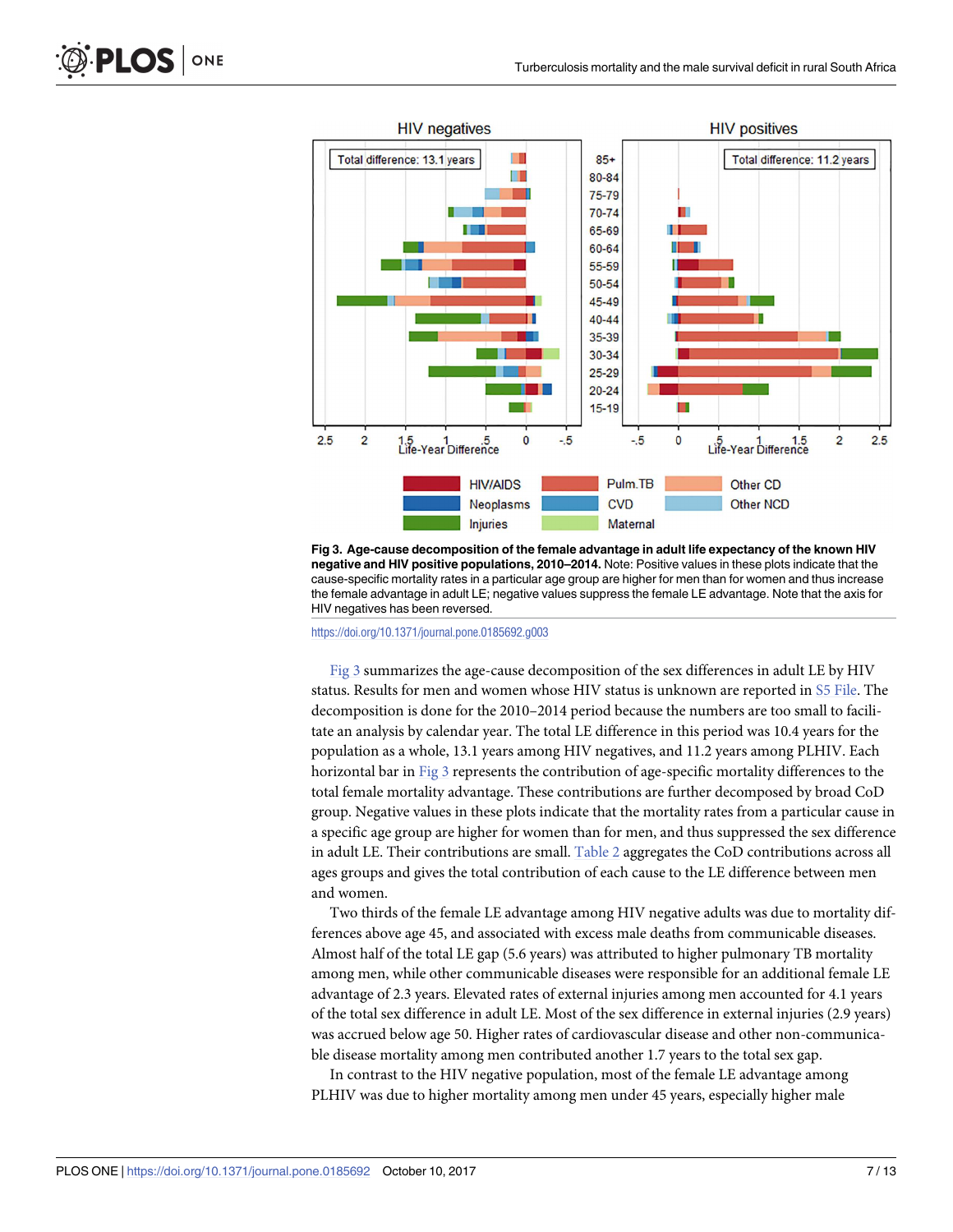| <b>Cause of death</b>           | <b>HIV negative</b>      |                          | <b>HIV positive</b>      |       |
|---------------------------------|--------------------------|--------------------------|--------------------------|-------|
|                                 | Sex life-year difference | $%$ *                    | Sex life-year difference | $%$ * |
| HIV/AIDS related                | $-0.2$                   |                          | 0.0                      | 0.4   |
| Pulmonary tuberculosis          | 5.6                      | 40.9                     | 9.0                      | 78.6  |
| Other communicable diseases     | 2.3                      | 16.8                     | 0.6                      | 5.2   |
| Malignant neoplasms             | $-0.0$                   | $\blacksquare$           | $-0.1$                   |       |
| Cardiovascular disease          | 0.6                      | 4.4                      | $-0.1$                   |       |
| Other non-communicable diseases | 1.1                      | 8.0                      | $-0.0$                   |       |
| Maternal causes                 | $-0.3$                   | $\overline{\phantom{a}}$ | $-0.1$                   |       |
| Injuries                        | 4.1                      | 29.9                     | 1.8                      | 15.7  |
| Total                           | 13.1                     | 100                      | 11.2                     | 100   |

#### [Table](#page-6-0) 2. Contributions of causes of death to the total sex difference in adult life expectancy, by HIV status (2010-2014).

#### Notes:

\* Percent of the sum of positive differences in adult.

<https://doi.org/10.1371/journal.pone.0185692.t002>

<span id="page-7-0"></span>PLOS I

ONE

mortality from pulmonary TB. Pulmonary TB alone accounted for an LE difference of 9.0 years. Higher HIV/AIDS-related mortality among younger women slightly offset the high pulmonary TB mortality rates among men in some of the younger age groups, but when summed across all ages, deaths explicitly attributed to HIV had a negligible effect on the sex disparity in adult LE.

After pulmonary TB, external injuries were the second largest contributor to women's mortality advantage among PLHIV, contributing 1.8 years to the LE differential. Most of the excess mortality from external causes occurred before age 45. High male mortality from other communicable diseases was responsible for a further 0.6 years of the sex differential.

The decomposition using InterVA-4's CoD attribution also indicated that pulmonary TB and injuries were the primary drivers of the sex differential in the HIV negative population and thus supports the findings based on InSilicoVA. Both VA interpretation tools attributed similar fractions of the difference to injury deaths (S6 [File](#page-9-0)). Small differences are, however, worth mentioning. In the HIV negative population, InterVA-4 attributed 1.2 fewer years of the sex difference to pulmonary TB and 1.9 fewer years to other communicable diseases. Instead, InterVA-4 attributed more of the sex differences in the life-years lived in adulthood to non-communicable disease mortality (2.6 years in total). Among PLHIV, InterVA again attributed a smaller fraction of the difference to pulmonary TB (1.6 years), although it still indicated that pulmonary TB was the primary driver of the sex difference. InterVA-4 was more likely to attribute the sex difference in mortality at younger ages to differences in HIV/ AIDS-related mortality, and more of the difference at higher ages to non-communicable diseases.

#### **Discussion**

Large sex differentials in LE are typical of high-income countries with low mortality levels. In these settings, the female mortality disadvantage associated with elevated maternal mortality has dissipated and excess male mortality results from cardiovascular disease, neoplasms, and injuries [[28](#page-11-0)–[31\]](#page-11-0). With an adult LE of 51.8 years for women and 41.4 years for men in 2010– 2014, this population in KwaZulu-Natal does not qualify as a low mortality population, yet it has a sex gap in excess of 10 years, which is more than four times the WHO's 2013 estimate of 2.5 years for the African region as a whole [[1](#page-10-0)]. Aside from the sheer size of the difference with the regional average, there are two other reasons that render these results remarkable.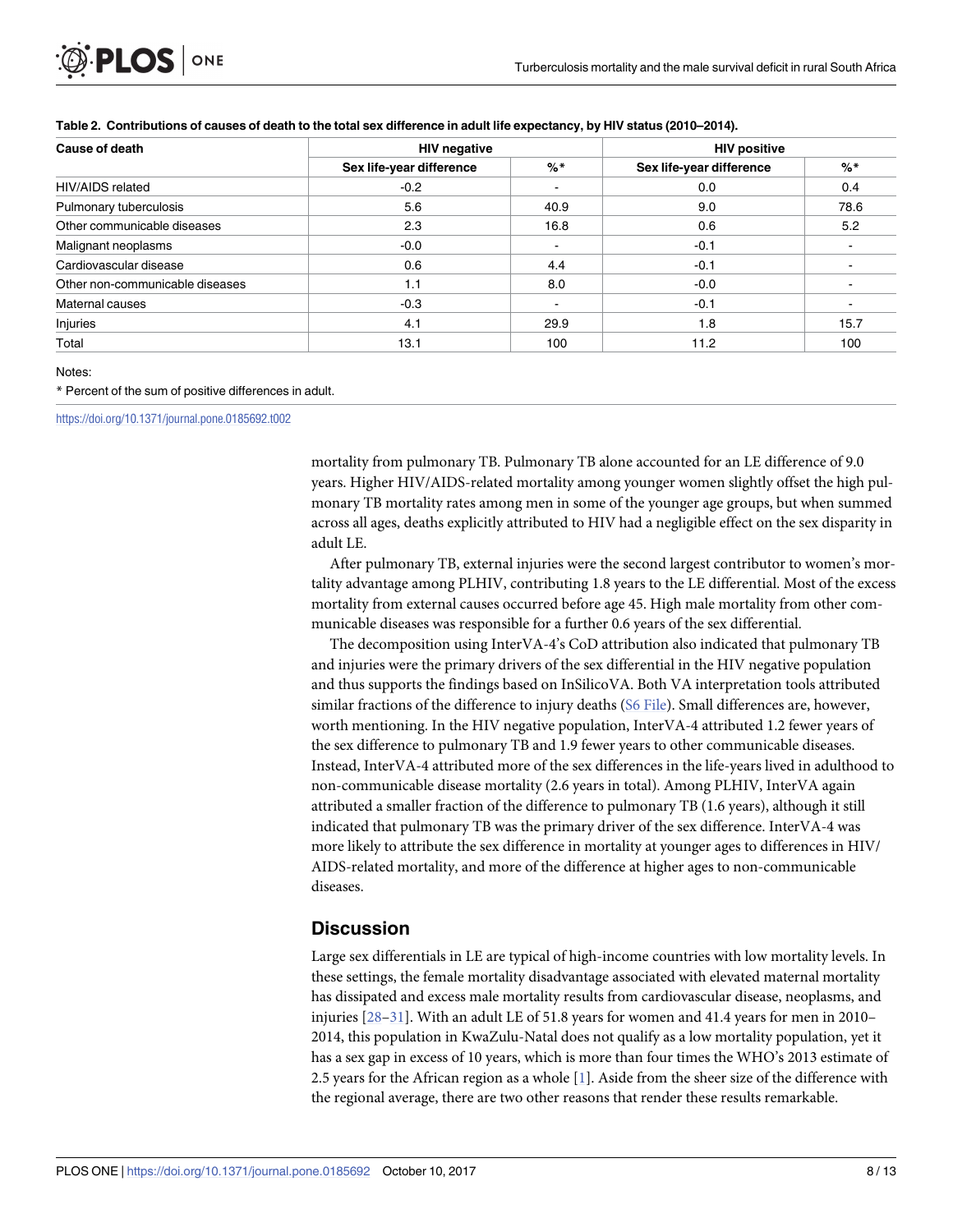<span id="page-8-0"></span>PLOS ONE

First, HIV prevalence in this study population is very high and that usually suppresses sex differences in LE. This is because (i) HIV prevalence is often higher among women than among men [\[32\]](#page-11-0); (ii) women are generally infected at younger ages than men and thus die younger; and (iii) women have, on average, fewer competing mortality risks in adulthood. An HIV/AIDS-associated female death thus incurs a greater loss in life-years than a male HIV/ AIDS death. The consequence is a reduction in the LE difference between men and women as the mortality impact of HIV increases, which reverses when ART is rolled out and the impact of HIV on mortality dissipates [\[2,](#page-10-0) [33\]](#page-11-0). The expansion of gender differences in recent years is reinforced by women's better engagement with HIV care and treatment services, which has since ART resulted in larger mortality reductions among female HIV positives than among HIV positive men [[2,](#page-10-0) [9\]](#page-10-0). We return to this matter below.

Second, the sizable sex difference in adult LE persists in estimates that are disaggregated by HIV status. More specifically, it is the large disparity in the LE of HIV negative men and women that stands out, and this phenomenon results from disproportionally high male mortality. In 2013, HIV negative women in the study population lived an average of 62.6 (95% confidence interval: 595–655) years past their fifteenth birthday, which is close to the adult LE of 63.1 years for women in upper-middle income countries. In contrast, HIV negative men in KwaZulu-Natal had an adult LE of 46.1 years (95% confidence interval: 41.7–50.7), while the estimate for men in upper-middle income countries was 59.1 years [\[1](#page-10-0)].

Our inquiry into the causes that contribute to the relatively high mortality in HIV negative men points at pulmonary TB and injuries. Depending on the VA interpretation tool that is used, pulmonary TB alone is responsible for a sex difference in adult LE of 4.4 (InterVA) or 5.6 (InSilicoVA) years. The contribution of pulmonary TB to the gender disparity in adult mortality is thus extremely large, which lends support to studies in African populations that have documented the relatively high prevalence of TB among men, as well as the failure to reach or engage men with preventative, diagnostic and treatment programs [\[34–37\]](#page-11-0).

Excess male mortality from injuries account for a LE difference of around 4 years in HIV negatives (irrespective of the VA interpretation tool that is used), and are in agreement with studies that have documented the high the burden of injury mortality, interpersonal violence in particular, in South African men [[38](#page-11-0), [39\]](#page-11-0).

Gender differences in the mortality of PLHIV are also large, and result from sex disparities in the engagement with HIV services (women have higher HIV diagnosis and ART coverage rates [[40–42\]](#page-11-0), and lower attrition and mortality rates after initiating ART [[42](#page-11-0)–[46](#page-12-0)]), which ultimately leads to different mortality rates from HIV/AIDS-associated causes, including TB. On the basis of the VA interviews, we estimate that about 81% of the sex difference in the adult LE among PLHIV is attributable to pulmonary TB. We reiterate that pulmonary TB is difficult to differentiate from HIV among PLHIV, but the relatively high mortality from pulmonary TB among HIV negative men suggests that some of the disparity in the mortality rates of PLHIV arises from sex differences in co-infection rates with TB.

Interpretation of our findings is subject to the limitations of verbal autopsies for classifying causes of death [\[47,](#page-12-0) [48\]](#page-12-0). The differences between the two VA interpretation tools used in this study are relatively minor, but it is worth noting that the InterVA-4 model ascribes somewhat lower importance to pulmonary TB for the large sex differences in adult mortality. Among PLHIV, this is compensated with a larger differential explicitly attributed to HIV; among HIV negative men and women this is compensated with a larger fraction of male deaths ascribed to neoplasms and cardiovascular disease.

In conclusion, these results testify to the disproportionately high burden of mortality from TB and external injuries among men in in KwaZulu-Natal, and signal the need to improve efforts to target men with preventative, diagnostic and curative health services.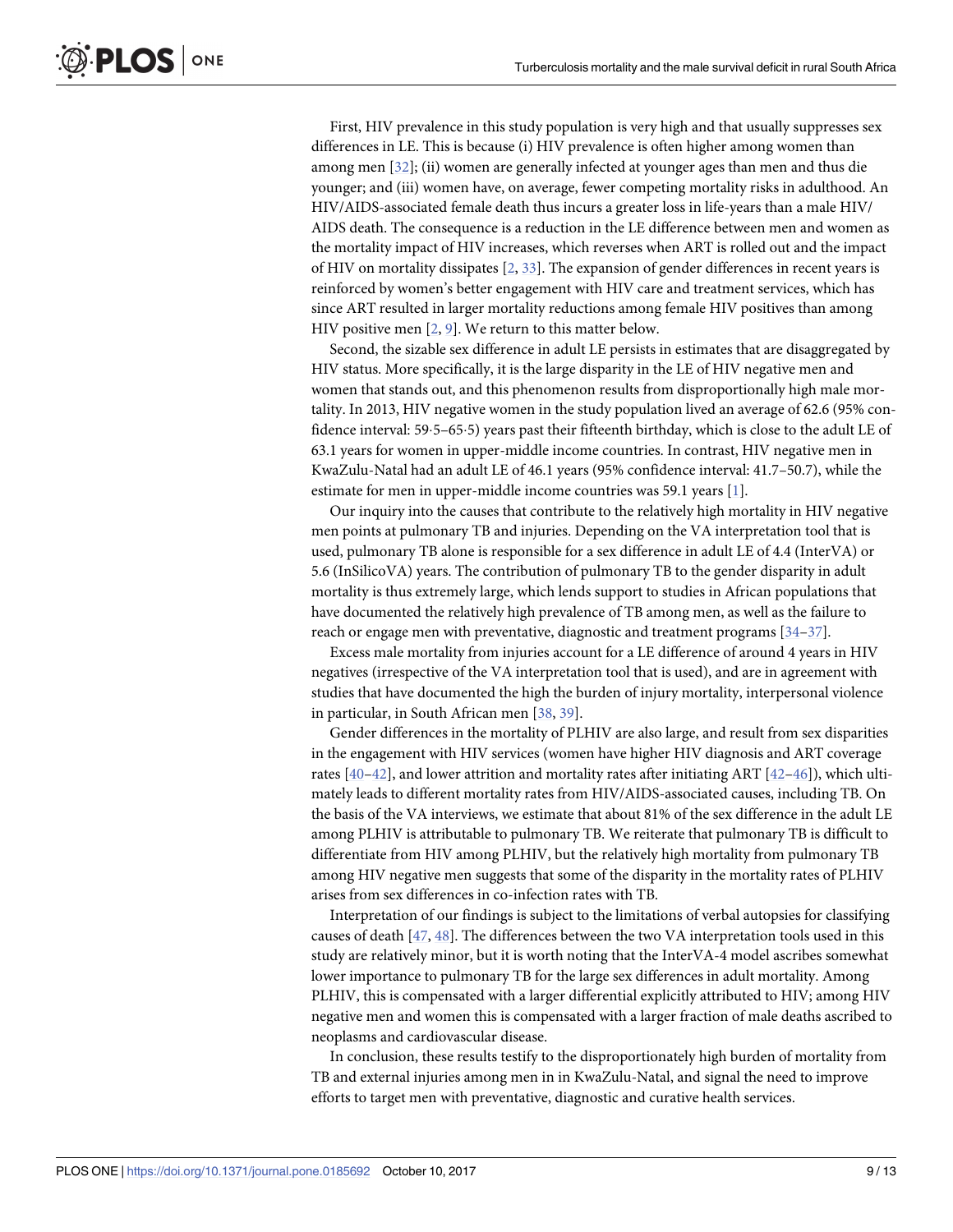### <span id="page-9-0"></span>**Supporting information**

**S1 [File.](http://www.plosone.org/article/fetchSingleRepresentation.action?uri=info:doi/10.1371/journal.pone.0185692.s001) Estimates of the sex differences in adult LE by calendar year and HIV status.** (DOCX)

**S2 [File.](http://www.plosone.org/article/fetchSingleRepresentation.action?uri=info:doi/10.1371/journal.pone.0185692.s002) Sensitivity of the estimates to the exclusion of non-residents.** (DOCX)

**S3 [File.](http://www.plosone.org/article/fetchSingleRepresentation.action?uri=info:doi/10.1371/journal.pone.0185692.s003) Cause of death classification scheme.** (DOCX)

**S4 [File.](http://www.plosone.org/article/fetchSingleRepresentation.action?uri=info:doi/10.1371/journal.pone.0185692.s004) Cause-specific mortality fractions by HIV status and sex.** (DOCX)

**S5 [File.](http://www.plosone.org/article/fetchSingleRepresentation.action?uri=info:doi/10.1371/journal.pone.0185692.s005) Causes of death among men and women whose HIV status is unknown.** (DOCX)

**S6 [File.](http://www.plosone.org/article/fetchSingleRepresentation.action?uri=info:doi/10.1371/journal.pone.0185692.s006) Analyses with the InterVA-4 model for cause-of-death attribution.** (DOCX)

### **Acknowledgments**

This work was made possible with support from the Wellcome Trust to the Africa Centre for Health and Population Studies (65377), support from the Wellcome Trust (085477/Z/08/Z) and the Bill and Melinda Gates Foundation (BMGF- OPP1082114) to the ALPHA Network, and support from the Bill and Melinda Gates Foundation to the MeSH Consortium (BMGF-OPP1120138). Jacob Bor was supported by a K01 award from the National Institutes of Health (K01-MH105320-01A1). Till Bärnighausen was supported by the Alexander von Humboldt Foundation, the Wellcome Trust, and NICHD of NIH (R01-HD084233), NIAID of NIH (R01-AI124389 and R01-AI112339), FIC of NIH (D43-TW009775), and NIA of NIH (P01- AG041710). The funding agencies played no role in the implementation of the study or the interpretation of the results.

### **Author Contributions**

**Conceptualization:** Georges Reniers, Victoria Hosegood.

**Data curation:** Abraham J. Herbst.

**Formal analysis:** Georges Reniers, Sylvia Blom, Judith Lieber, Clara Calvert, Jeffrey W. Eaton.

**Funding acquisition:** Georges Reniers, Basia Zaba.

**Investigation:** Georges Reniers.

**Methodology:** Georges Reniers, Sylvia Blom, Judith Lieber, Abraham J. Herbst, Jacob Bor, Till Barnighausen, Basia Zaba, Zehang R. Li, Samuel J. Clark, Richard Lessells, Jeffrey W. Eaton.

**Software:** Zehang R. Li, Samuel J. Clark.

**Supervision:** Basia Zaba, Alison D. Grant, Victoria Hosegood.

**Writing – original draft:** Georges Reniers, Sylvia Blom.

**Writing – review & editing:** Georges Reniers, Sylvia Blom, Judith Lieber, Abraham J. Herbst, Clara Calvert, Jacob Bor, Till Barnighausen, Basia Zaba, Zehang R. Li, Samuel J. Clark, Alison D. Grant, Richard Lessells, Jeffrey W. Eaton, Victoria Hosegood.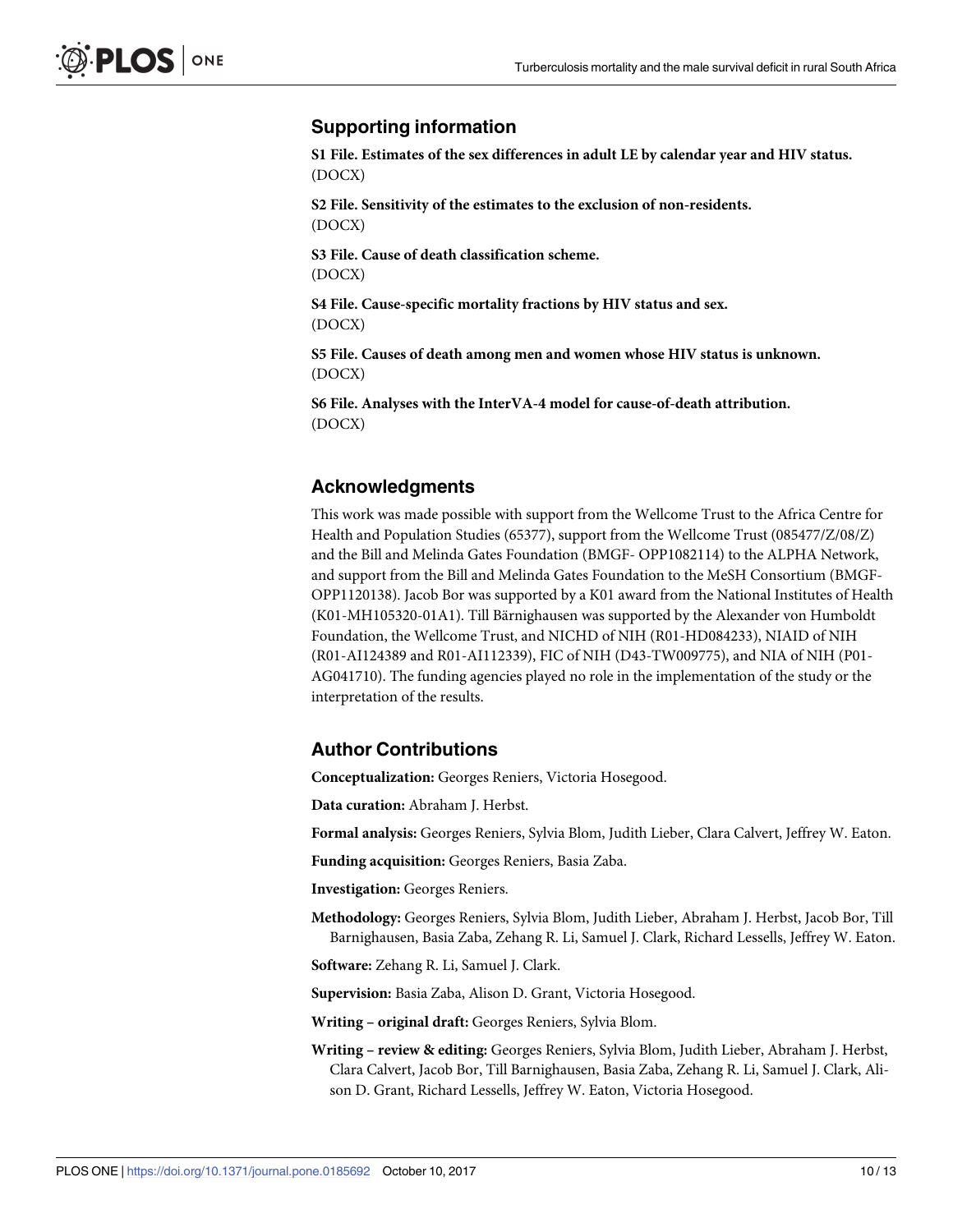#### <span id="page-10-0"></span>**References**

- **[1](#page-1-0).** Mortality and global health estimates: Life expectancy [Internet]. World Health Organization. 2013 [cited November 15, 2014]. <http://apps.who.int/gho/data/node.main.692?lang=en>.
- **[2](#page-1-0).** Bor J, Rosen S, Chimbindi N, Haber N, Herbst K, Mutevedzi T, et al. Mass HIV Treatment and Sex Disparities in Life Expectancy: Demographic Surveillance in Rural South Africa. PLoS Med. 2015; 12(11): e1001905. <https://doi.org/10.1371/journal.pmed.1001905> PMID: [26599699](http://www.ncbi.nlm.nih.gov/pubmed/26599699)
- **[3](#page-1-0).** Wisser O, Vaupel J. The sex differential in mortality: A historical comparison of the adult-age pattern of the ratio and the difference. Max Planck Institute for Demographic Research Working Paper2014.
- **4.** Patton GC, Coffey C, Sawyer SM, Viner RM, Haller DM, Bose K, et al. Global patterns of mortality in young people: a systematic analysis of population health data. Lancet. 2009; 374(9693):881–92. [https://doi.org/10.1016/S0140-6736\(09\)60741-8](https://doi.org/10.1016/S0140-6736(09)60741-8) PMID: [19748397](http://www.ncbi.nlm.nih.gov/pubmed/19748397).
- **5.** World Health Organization The global burden of disease: 2004 update. Geneva: World Health Organization 2008.
- **[6](#page-1-0).** Seale C. Changing patterns of death and dying. Soc Sci Med. 2000; 51(6):917–30. [http://dx.doi.org/10.](http://dx.doi.org/10.1016/S0277-9536(00)00071-X) [1016/S0277-9536\(00\)00071-X.](http://dx.doi.org/10.1016/S0277-9536(00)00071-X) PMID: [10972435](http://www.ncbi.nlm.nih.gov/pubmed/10972435)
- **[7](#page-1-0).** Glynn JR, Carael M, Auvert B, Kahindo M, Chege J, Musonda R, et al. Why do young women have a much higher prevalence of HIV than young men? A study in Kisumu, Kenya and Ndola, Zambia. AIDS. 2001; 15 Suppl 4:S51–60. Epub 2001/11/01. PMID: [11686466.](http://www.ncbi.nlm.nih.gov/pubmed/11686466)
- **[8](#page-1-0).** Gregson S, Nyamukapa CA, Garnett GP, Mason PR, Zhuwau T, Caraël M, et al. Sexual mixing patterns and sex-differentials in teenage exposure to HIV infection in rural Zimbabwe. Lancet. 2002; 359 (9321):1896–903. [https://doi.org/10.1016/S0140-6736\(02\)08780-9](https://doi.org/10.1016/S0140-6736(02)08780-9) PMID: [12057552](http://www.ncbi.nlm.nih.gov/pubmed/12057552)
- **[9](#page-1-0).** Reniers G, Slaymaker E, Nakiyingi-Miiro J, Nyamukapa C, Crampin AC, Herbst K, et al. Mortality trends in the era of antiretroviral therapy: evidence from the Network for Analysing Longitudinal Population based HIV/AIDS data on Africa (ALPHA). AIDS. 2014; 28 Suppl 4:S533–42. [https://doi.org/10.1097/](https://doi.org/10.1097/QAD.0000000000000496) [QAD.0000000000000496](https://doi.org/10.1097/QAD.0000000000000496) PMID: [25406756](http://www.ncbi.nlm.nih.gov/pubmed/25406756)
- **[10](#page-2-0).** Welz T, Hosegood V, Jaffar S, Batzing-Feigenbaum J, Herbst K, Newell ML. Continued very high prevalence of HIV infection in rural KwaZulu-Natal, South Africa: a population-based longitudinal study. AIDS. 2007; 21(11):1467–72. <https://doi.org/10.1097/QAD.0b013e3280ef6af2> PMID: [17589193](http://www.ncbi.nlm.nih.gov/pubmed/17589193).
- **[11](#page-2-0).** Tanser F, Hosegood V, Barnighausen T, Herbst K, Nyirenda M, Muhwava W, et al. Cohort Profile: Africa Centre Demographic Information System (ACDIS) and population-based HIV survey. Int J Epidemiol. 2008; 37(5):956–62. <https://doi.org/10.1093/ije/dym211> PMID: [17998242](http://www.ncbi.nlm.nih.gov/pubmed/17998242)
- **[12](#page-2-0).** Abdool Karim SS, Churchyard GJ, Karim QA, Lawn SD. HIV infection and tuberculosis in South Africa: an urgent need to escalate the public health response. Lancet. 2009; 374(9693):921–33. [https://doi.org/](https://doi.org/10.1016/S0140-6736(09)60916-8) [10.1016/S0140-6736\(09\)60916-8](https://doi.org/10.1016/S0140-6736(09)60916-8) PMID: [19709731](http://www.ncbi.nlm.nih.gov/pubmed/19709731)
- **[13](#page-2-0).** Herbst AJ, Cooke GS, Barnighausen T, KanyKany A, Tanser F, Newell ML. Adult mortality and antiretroviral treatment roll-out in rural KwaZulu-Natal, South Africa. Bull World Health Organ. 2009; 87 (10):754–62. <https://doi.org/10.2471/BLT.08.058982> PMID: [19876542](http://www.ncbi.nlm.nih.gov/pubmed/19876542)
- **[14](#page-2-0).** Tanser F, Barnighausen T, Grapsa E, Zaidi J, Newell ML. High coverage of ART associated with decline in risk of HIV acquisition in rural KwaZulu-Natal, South Africa. Science. 2013; 339(6122):966–71. <https://doi.org/10.1126/science.1228160> PMID: [23430656](http://www.ncbi.nlm.nih.gov/pubmed/23430656)
- **[15](#page-3-0).** Reniers G, Blom S, Calvert C, Martin-Onraet A, Herbst AJ, Eaton JW, et al. Trends in the burden of HIV mortality after roll-out of antiretroviral therapy in KwaZulu-Natal, South Africa: an observational community cohort study. The Lancet HIV. 2017; 4(3):e113–e21. [http://dx.doi.org/10.1016/S2352-3018\(16\)](http://dx.doi.org/10.1016/S2352-3018(16)30225-9) [30225-9](http://dx.doi.org/10.1016/S2352-3018(16)30225-9). PMID: [27956187](http://www.ncbi.nlm.nih.gov/pubmed/27956187)
- **[16](#page-3-0).** Larmarange J, Mossong J, Barnighausen T, Newell ML. Participation dynamics in population-based longitudinal HIV surveillance in rural South Africa. PLoS One. 2015; 10(4):e0123345. [https://doi.org/10.](https://doi.org/10.1371/journal.pone.0123345) [1371/journal.pone.0123345](https://doi.org/10.1371/journal.pone.0123345) PMID: [25875851](http://www.ncbi.nlm.nih.gov/pubmed/25875851)
- **[17](#page-3-0).** INDEPTH Network. Standard Verbal Autopsy Questionnaire Accra, Ghana: INDEPTH Network; 2003 [updated August 2003]. [http://www.indepth-network.org/resources/indepth-standardized-verbal](http://www.indepth-network.org/resources/indepth-standardized-verbal-autopsy-questionnaire)[autopsy-questionnaire.](http://www.indepth-network.org/resources/indepth-standardized-verbal-autopsy-questionnaire)
- **[18](#page-3-0).** Irwin JO. The standard error of an estimate of expectation of life, with special reference to expectation of tumourless life in experiments with mice. J Hyg (Lond). 1949; 47(2):188. PMID: [15406758](http://www.ncbi.nlm.nih.gov/pubmed/15406758)
- **[19](#page-3-0).** Arriaga EE. Measuring and explaining the change in life expectancies. Demography. 1984; 21(1):83– 96. PMID: [6714492](http://www.ncbi.nlm.nih.gov/pubmed/6714492).
- **[20](#page-3-0).** Arriaga EE. Changing trends in mortality decline during the last decades. In: Ruzicka L, Wunsch G, Kane P, editors. Differential mortality: Methodological issues and biosocial factors. International Studies in Demography. Oxford, England: Clarendon Press; 1989.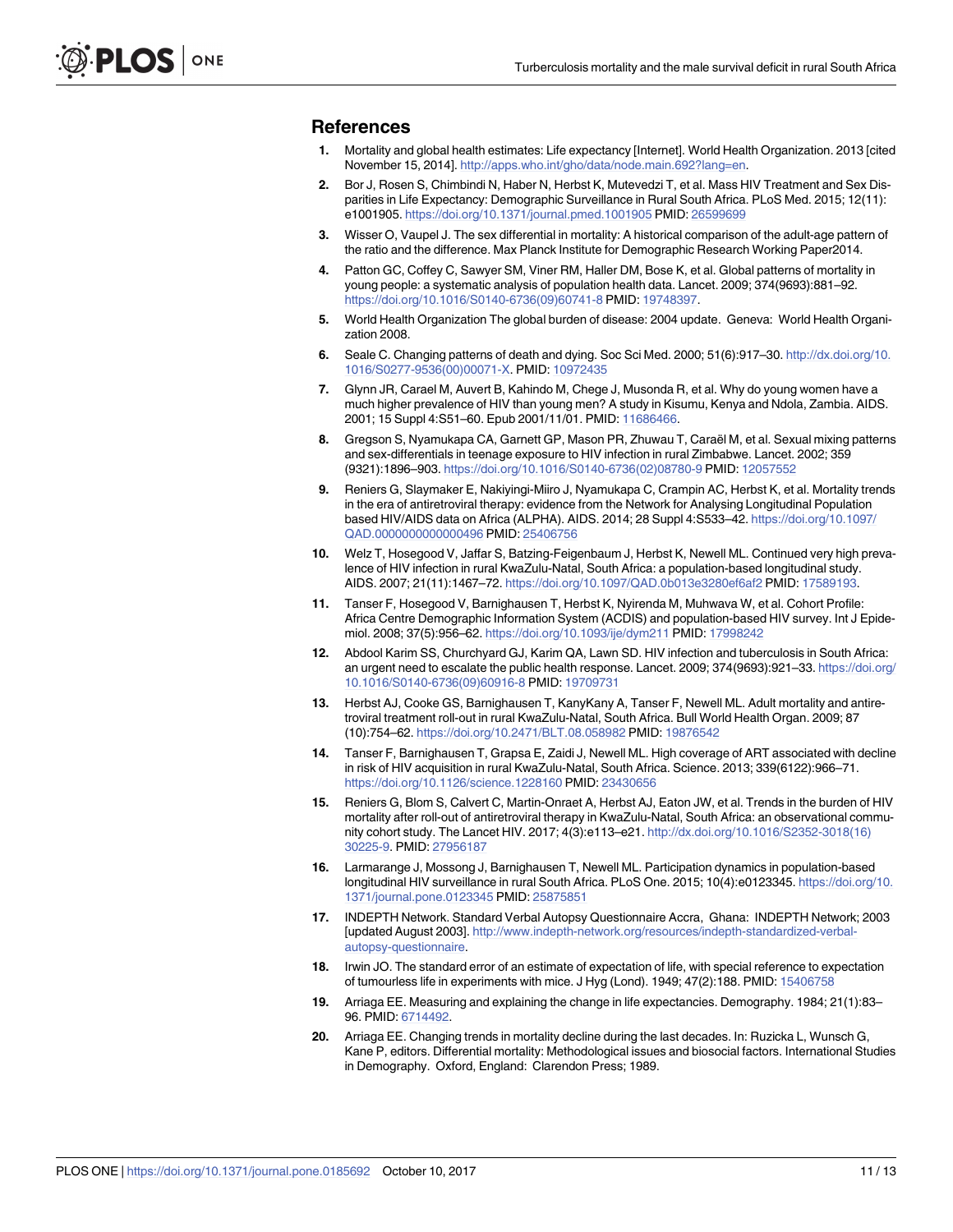- <span id="page-11-0"></span>**[21](#page-4-0).** Andersen PK, Canudas-Romo V, Keiding N. Cause-specific measures of life years lost. Demographic Res. 2013; 29:1127–52.
- **[22](#page-4-0).** Clark SJ, McCormick T, Zehang L, Wakefield J. InSilico VA: A method to automate cause of death assignment for verbal autopsy. In: Washington Uo, editor. Center for Statistics and the Social Sciences Working Paper,2013.
- **[23](#page-4-0).** McCormick TH, Li ZR, Calvert C, Crampin AC, Kahn K, Clark SJ. Probabilistic Cause-of-Death Assignment Using Verbal Autopsies. J Am Stat Assoc. 2016; 111(515):1036–49. [https://doi.org/10.1080/](https://doi.org/10.1080/01621459.2016.1152191) [01621459.2016.1152191](https://doi.org/10.1080/01621459.2016.1152191) PMID: [27990036](http://www.ncbi.nlm.nih.gov/pubmed/27990036)
- **[24](#page-4-0).** Tadesse S. Validating the InterVA model to estimate the burden of mortality from verbal autopsy data: a population-based cross-sectional study. PLoS One. 2013; 8(9):e73463. [https://doi.org/10.1371/journal.](https://doi.org/10.1371/journal.pone.0073463) [pone.0073463](https://doi.org/10.1371/journal.pone.0073463) PMID: [24058474](http://www.ncbi.nlm.nih.gov/pubmed/24058474)
- **[25](#page-4-0).** Glynn JR, Calvert C, Price A, Chihana M, Kachiwanda L, Mboma S, et al. Measuring causes of adult mortality in rural northern Malawi over a decade of change. Glob Health Action. 2014; 7.
- **[26](#page-4-0).** Zehang L, McCormick T, Clark S. InterVA4: An R package to analyze verbal autopsy data. In: University of Washington, editor. CSSS Working Paper2014.
- **[27](#page-4-0).** Byass P, Chandramohan D, Clark SJ, D'Ambruoso L, Fottrell E, Graham WJ, et al. Strengthening standardised interpretation of verbal autopsy data: the new InterVA-4 tool. Glob Health Action. 2012; 5:1–8. <https://doi.org/10.3402/gha.v5i0.19281> PMID: [22944365](http://www.ncbi.nlm.nih.gov/pubmed/22944365)
- **[28](#page-7-0).** Nathanson CA. Sex differences in mortality. Annual review of sociology. 1984; 10:191–213. [https://doi.](https://doi.org/10.1146/annurev.so.10.080184.001203) [org/10.1146/annurev.so.10.080184.001203](https://doi.org/10.1146/annurev.so.10.080184.001203) PMID: [12339750.](http://www.ncbi.nlm.nih.gov/pubmed/12339750)
- **29.** Eskes T, Haanen C. Why do women live longer than men? Eur J Obstet Gynecol Reprod Biol. 2007; 133(2):126–33. <https://doi.org/10.1016/j.ejogrb.2007.01.006> PMID: [17324494.](http://www.ncbi.nlm.nih.gov/pubmed/17324494)
- **30.** Waldron I. Sex differences in human mortality: the role of genetic factors. Soc Sci Med. 1983; 17 (6):321–33. PMID: [6344225.](http://www.ncbi.nlm.nih.gov/pubmed/6344225)
- **[31](#page-7-0).** Waldron I. Why do women live longer than men? Soc Sci Med. 1976; 10(7–8):349–62. PMID: [793021](http://www.ncbi.nlm.nih.gov/pubmed/793021).
- **[32](#page-8-0).** Reniers G, Armbruster B, Lucas A. Sexual networks, partnership mixing, and the female-to-male ratio of HIV infections in generalized epidemics: An agent-based simulation study. Demographic Res. 2015; 33(15):425–50.
- **[33](#page-8-0).** Asiki G, Reniers G, Newton R, Baisley K, Nakiyingi-Miiro J, Slaymaker E, et al. Adult life expectancy trends in the era of antiretroviral treatment in rural Uganda (1991–2012). AIDS. 2016; 30(3):487–93. 00002030-201601280-00017. PMID: [26765939](http://www.ncbi.nlm.nih.gov/pubmed/26765939)
- **[34](#page-8-0).** Neyrolles O, Quintana-Murci L. Sexual inequality in tuberculosis. PLoS Med. 2009; 6(12):e1000199. <https://doi.org/10.1371/journal.pmed.1000199> PMID: [20027210](http://www.ncbi.nlm.nih.gov/pubmed/20027210)
- **35.** UNDP. Gender and Tuberculosis. UNDP Discussion Paper2015.
- **36.** van den Hof S, Najilis CA, Bloss E, Straetemans M. A systematic review on the role of gender in tuberculosis control. 2010.
- **[37](#page-8-0).** Horton KC, MacPherson P, Houben RM, White RG, Corbett EL. Sex Differences in Tuberculosis Burden and Notifications in Low- and Middle-Income Countries: A Systematic Review and Meta-analysis. PLoS Med. 2016; 13(9):e1002119. <https://doi.org/10.1371/journal.pmed.1002119> PMID: [27598345](http://www.ncbi.nlm.nih.gov/pubmed/27598345)
- **[38](#page-8-0).** Norman R, Matzopoulos R, Groenewald P, Bradshaw D. The high burden of injuries in South Africa. Bull World Health Organ. 2007; 85(9):695–702. <https://doi.org/10.2471/BLT.06.037184> PMID: [18026626](http://www.ncbi.nlm.nih.gov/pubmed/18026626)
- **[39](#page-8-0).** Mossong J, Byass P, Herbst K. Who died of what in rural KwaZulu-Natal, South Africa: a cause of death analysis using InterVA-4. Glob Health Action. 2014; 7:25496. <https://doi.org/10.3402/gha.v7.25496> PMID: [25377332](http://www.ncbi.nlm.nih.gov/pubmed/25377332)
- **[40](#page-8-0).** Staveteig S, Wang S, Head SK, Bradley SEK, Nybro E. Demographic patterns of HIV testing uptake in sub-Saharan Africa. Calverton, MD: ICF International, 2013.
- **41.** Muula AS, Ngulube TJ, Siziya S, Makupe CM, Umar E, Prozesky HW, et al. Gender distribution of adult patients on highly active antiretroviral therapy (HAART) in Southern Africa: a systematic review. BMC Pub Health. 2007; 7:63. Epub 2007/04/27. <https://doi.org/10.1186/1471-2458-7-63> PMID: [17459154](http://www.ncbi.nlm.nih.gov/pubmed/17459154)
- **[42](#page-8-0).** Druyts E, Dybul M, Kanters S, Nachega J, Birungi J, Ford N, et al. Male sex and the risk of mortality among individuals enrolled in antiretroviral therapy programs in Africa: a systematic review and metaanalysis. AIDS. 2013; 27(3):417–25. <https://doi.org/10.1097/QAD.0b013e328359b89b> PMID: [22948271](http://www.ncbi.nlm.nih.gov/pubmed/22948271).
- **43.** Cornell M, Schomaker M, Garone DB, Giddy J, Hoffmann CJ, Lessells R, et al. Gender differences in survival among adult patients starting antiretroviral therapy in South Africa: a multicentre cohort study. PLoS Med. 2012; 9(9):e1001304. <https://doi.org/10.1371/journal.pmed.1001304> PMID: [22973181](http://www.ncbi.nlm.nih.gov/pubmed/22973181)